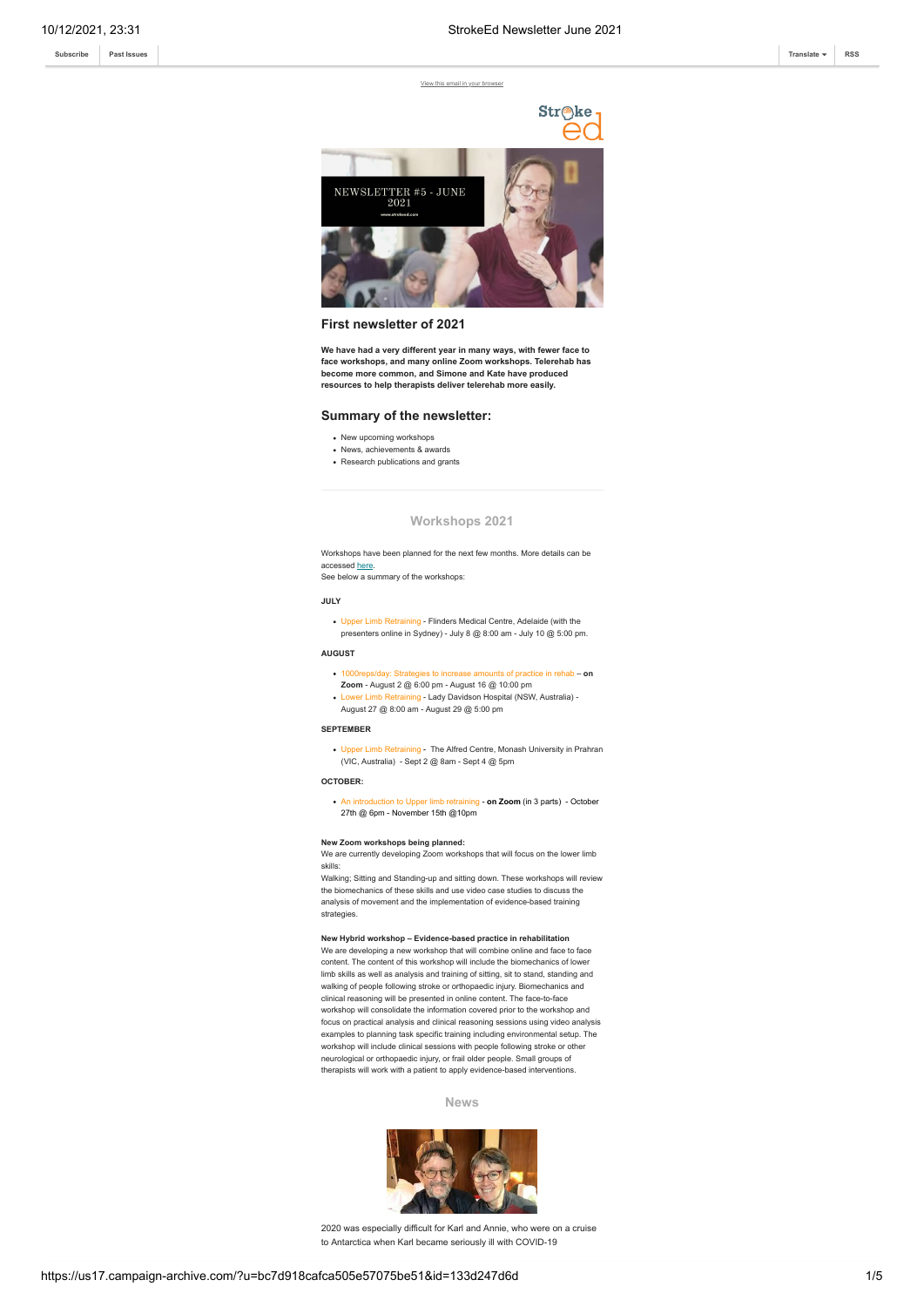Annie ( his partner) remained on the cruise ship. Karl was unable to turn over in bed, sit or stand unassisted for some time. They shared a room in hospital for two months in Uruguay where Annie helped Karl with his rehabilitation. Karl continues to have lung limitations due to fibrosis, but was able to return to teaching in late 2020. To read more about Karl's rehabilitation and recovery, read the blog at:

[https://www.abc.net.au/radionational/programs/lifematters/why-we-shouldnt-be](https://www.abc.net.au/radionational/programs/lifematters/why-we-shouldnt-be-complacent-about-catching-coronavirus/12430946)complacent-about-catching-coronavirus/12430946

### **Celebrations of Practise**

At the end of a workshop we have been endeavouring to have a group discussion with all the stroke survivors and the therapists of the amount of reps that each person has done and the changes they have made. This discussion becomes a celebration of each person's practice and change and allows the stroke survivors to communicate their insights and comments about the work they have done and the changes they have made.

*The following images are examples of the records of practice from lower limb workshops:*

| <b>Stroke</b><br>survivor | <b>Reps in</b><br>$2/3$ days | <b>Measure</b>                              | Pre                           | Post                  | % change |
|---------------------------|------------------------------|---------------------------------------------|-------------------------------|-----------------------|----------|
| Deb                       | 978                          | 10 MWT<br>Time<br>٠<br># steps<br>$\bullet$ | $41$ sec<br>24 steps          | $13$ sec<br>14 steps  | 68       |
| Bill                      | 853                          | 5 steps<br># hyperextension<br>٠            | 5x                            | 0 x                   | 100      |
| Jill                      | 639                          | 10 MWT<br>Time<br>٠<br># steps<br>$\bullet$ | $22$ sec<br>41 steps          | $14$ sec<br>28 steps  | 36       |
| Carol                     | 522                          | <b>STS</b><br>• Weight (L) leg              | 12 kgs                        | 22 kgs                | 83       |
| Aaron                     | 560                          | 5 STS<br>Time<br>٠<br>· Asst                | $1:16$ min<br>Asst x 1        | $43$ sec<br>Stby asst | 43       |
| Rebecca                   | 532                          | 5 MWT<br>Time                               | 34 sec                        | 31 sec                | 9        |
| Kristian                  | 722                          | 10 MWT<br>Time<br># steps<br>٠              | 10 <sub>sec</sub><br>17 steps | 7 sec<br>15 steps     | 30       |

ACT Workshop - April 2021

| <b>Stroke</b><br>survivor | <b>Reps in</b><br>$2/3$ days | <b>Measure</b>                                                                   | Pre                      | Post                             | % change |
|---------------------------|------------------------------|----------------------------------------------------------------------------------|--------------------------|----------------------------------|----------|
| John                      | 460                          | <b>10 STS</b><br>Height<br>٠<br>Assistance<br>Time<br>٠                          | 60<br>Asst x 2<br>64 sec | 57<br><b>Stby Asst</b><br>55 sec | 14       |
| <b>Bob</b>                | 630                          | 10 STS<br>• Time                                                                 | With hands<br>53 sec     | No hands<br>29 sec               | 45       |
| Zee                       | 495                          | Reach in sitting<br>Loss of balance<br>$\bullet$<br>Weight left leg<br>$\bullet$ | 4/10<br>$1-2$ kg         | 0/10<br>4 kg                     | 166      |
| Robert                    | 240                          | 10 MWT<br>Time<br>٠                                                              | 53 sec                   | 47 sec                           | 11       |
| Eddie                     | 520                          | 10 step taps<br>· Time                                                           | $2:30$ min               | $1:07$ min                       | 55       |
| Con                       | 475                          | 10 MWT<br>Time<br>٠<br># hyperextension<br>٠                                     | 40 sec<br>23x            | 37 sec<br>14x                    | 7        |
| Allen                     | 601                          | 10 MWT<br>Time<br>٠<br># steps<br>٠                                              | 11 sec                   | 9 sec                            | 18       |

Toowoomba Workshop - May 2021

| <b>Stroke</b><br>survivor | <b>Reps in</b><br>$2/3$ days | <b>Measure</b>                    | Pre                | Post               | % change |
|---------------------------|------------------------------|-----------------------------------|--------------------|--------------------|----------|
| Judy                      | 1630                         | <b>TUG</b><br>6-m WT              | 17 sec<br>$11$ sec | $11$ sec<br>6 sec  | 45       |
| Paul                      | 774                          | 10 MWT<br>Time<br>٠               | 21 sec             | 14 sec             | 33       |
| Josie                     | 750                          | 6-m WT                            | $8.5$ sec          | 7.9 <sub>sec</sub> | 7        |
| Chris                     | 334                          | 7-m WT<br>Time<br>٠               | 15 sec             | $12$ sec           | 20       |
| Andrea                    | 700                          | Run 10m<br>Time                   | $5.6$ sec          | 3.9 <sub>sec</sub> | 30       |
| Sara                      | 455                          | 6-m WT<br>Time<br>٠<br>Steps<br>٠ | 19 sec<br>21 steps | 15 sec<br>19 steps | 21       |

Coffs Harbour - June 2021

| Stroke<br>survivor | Reps          | Measure                                      | Pre                                     | Post                                        | % change |
|--------------------|---------------|----------------------------------------------|-----------------------------------------|---------------------------------------------|----------|
| Т.                 | 1 Day<br>313  | Running 10m<br>Hopping (L) leg               | 4.06 sec<br>٠<br>5x max<br>٠            | 3.37 sec<br>٠<br>20x max<br>٠               | 17%      |
| S.                 | 3 Days<br>807 | 6-m walk<br>Time<br>Steps<br>۰               | $27$ sec<br>٠<br>24<br>٠                | $12.5$ sec.<br>٠<br>18<br>٠                 | 54%      |
| В.                 | 3 Days<br>693 | Sit to stand<br>Max#<br>٠<br>Assistance<br>٠ | 5x<br>٠<br>2/5 with<br>٠<br>Asst of one | 80x<br>٠<br>80/80<br>٠<br>No asst           | 100%     |
| N.                 | 2 Days<br>288 | 5-m walk<br><b>Time</b><br>Steps<br>٠        | 17.5 sec.<br>٠<br>32<br>٠               | 16.3 sec<br>٠<br>29<br>٠                    | 7%       |
| R.                 | 2 Days<br>590 | Seated reaches<br># in 2 mins<br>٠           | 10 reps<br>٠                            | 20 reps<br>٠                                | 100%     |
| <b>B.</b>          | 1 Day<br>81   | Step test<br>$(L)$ leg<br>$(R)$ $leg$<br>٠   | 6<br>٠<br>-6<br>٠                       | $\overline{7}$<br>9<br>$\ddot{\phantom{0}}$ | 33%      |

Orange, NSW - June 2021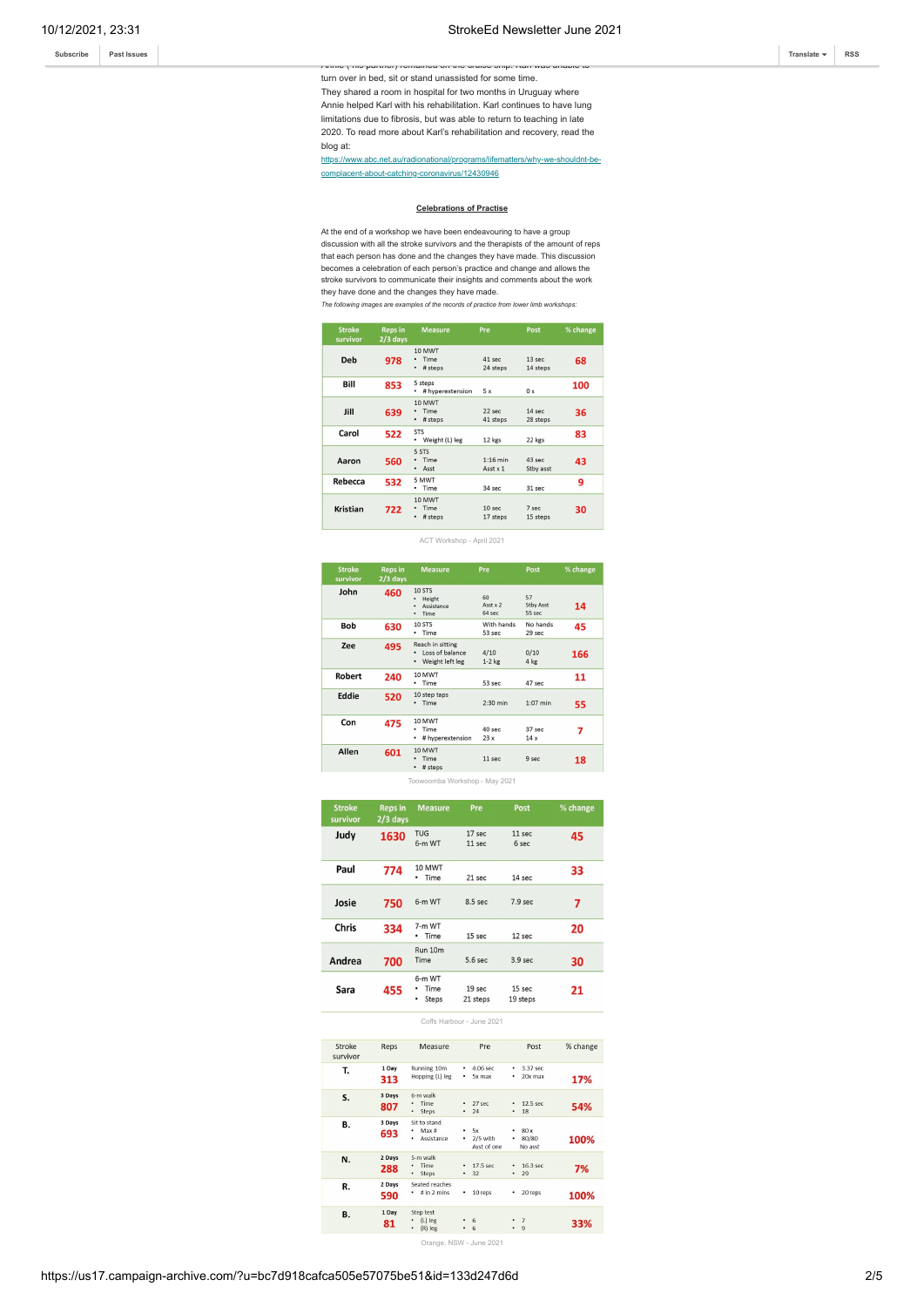**[Subscribe](http://eepurl.com/dALkcT) [Past Issues](https://us17.campaign-archive.com/home/?u=bc7d918cafca505e57075be51&id=1c918590b8) [Translate](javascript:;) [RSS](https://us17.campaign-archive.com/feed?u=bc7d918cafca505e57075be51&id=1c918590b8)**

#### **Three PhD students who submitted their theses in 2021 were cosupervised by StrokeEd presenters: Annie McCluskey & Karl Schurr**

**Achievements!**



*Thesis title: Factors influencing the implementation and sustainability of constraint induced movement therapy programs in upper limb rehabilitation for people with stroke and traumatic brain injury*



**PhD student Angela Vratsistas- Curto with supervisors Annie McCluskey, Cathie Sherrington (absent Anne Tiedemann)**

*Thesis title: Prediction, measurement and implementation of evidence-based practice in the rehabilitation setting*

Phd student Daniel Treacy with supervisors Karl Schurr, Cathie Sherrington & Leanne Has *Thesis title: Mobility Rehabilitation and measurement*

**Resources for Tele - rehab**

With the current COVID-19 crisis many Stroke survivors and people with people with mobility problems are receiving less inpatient or outpatient rehab and being offered Tele-rehab instead.

StrokeEd aims to produce resources to help clinicians to move into this new type of delivery of rehab.

There are some excellent resources about the logistics of setting up Tele-rehab listed in the sidebar at right.

Find out more on our website - <http://strokeed.com/resources-for-tele-rehab/>

**Research publications and grants**

#### **PUBLICATIONS:**

#### **2021**

Scrivener, K., Akkermans, J., Svanetti, S., Szilas, C., Robson, M., & Love, S. (2021). Examining user perspective of an online learning resource for physiotherapists: A mixed methods study of the TRAIN program. *Physiotherapy Research International*, e1917. Read this paper [here](https://onlinelibrary.wiley.com/doi/abs/10.1002/pri.1917) In this publication Kate reviews the details of the users of the TRAIN modules and provides a summary of their feedback about the modules. A reminder the modules are freely available here: **<https://sites.google.com/mq.edu.au/train-program/home>**.

Scrivener, K., Sewastenko, J., Bouvier-Farrell, A., MacDonald, K., Van Rijn, T., Tezak, J., ... & Love, S. (2021). Feasibility of a Self-Managed, Video-Guided Exercise Program for Community-Dwelling People with Stroke. *Stroke Research and Treatment*, *2021*. - Read this paper [here](https://www.hindawi.com/journals/srt/2021/5598100/)

This publication demonstrates that the online TASK program is both feasible and acceptable to people after stroke.

A reminder that TASK is freely available and can be found via the REPS app or [via this website:https://www.mq.edu.au/about/about-the-university/faculties](https://www.mq.edu.au/about/about-the-university/faculties-and-departments/medicine-and-health-sciences/departments-and-centres/department-of-health-professions/our-research/task-program)and-departments/medicine-and-health-sciences/departments-andcentres/department-of-health-professions/our-research/task-program

Cox, N. S., Scrivener, K., Holland, A. E., Jolliffe, L., Wighton, A., Nelson, S., ... & Lannin, N. A. (2021). A brief intervention to support implementation of telerehabilitation by community rehabilitation services during COVID-19: A feasibility study. *Archives of Physical Medicine and Rehabilitation*, *102*(4), 789- 795. Kate has been involved in research investigating the implementation of tele-rehabilitation and providing support to clinicians: <https://pubmed.ncbi.nlm.nih.gov/33417964/>

Janssen H, Ada L, Middleton S, Pollack M, Nilsson M, Churilov L, Blennerhassett J, Faux S, New P, McCluskey A, Spratt NJ, & Bernhardt J, on behalf of the AREISSA Trial group. (*Accepted 21 Feb 2021*). Altering the rehabilitation environment to improve stroke survivor activity (AREISSA): A feasibility and safety Phase II trial. *International Journal of Stroke*.

Cahill LS, Carey LM, Mak-Yuen Y, McCluskey A, Neilson C, O'Connor D, &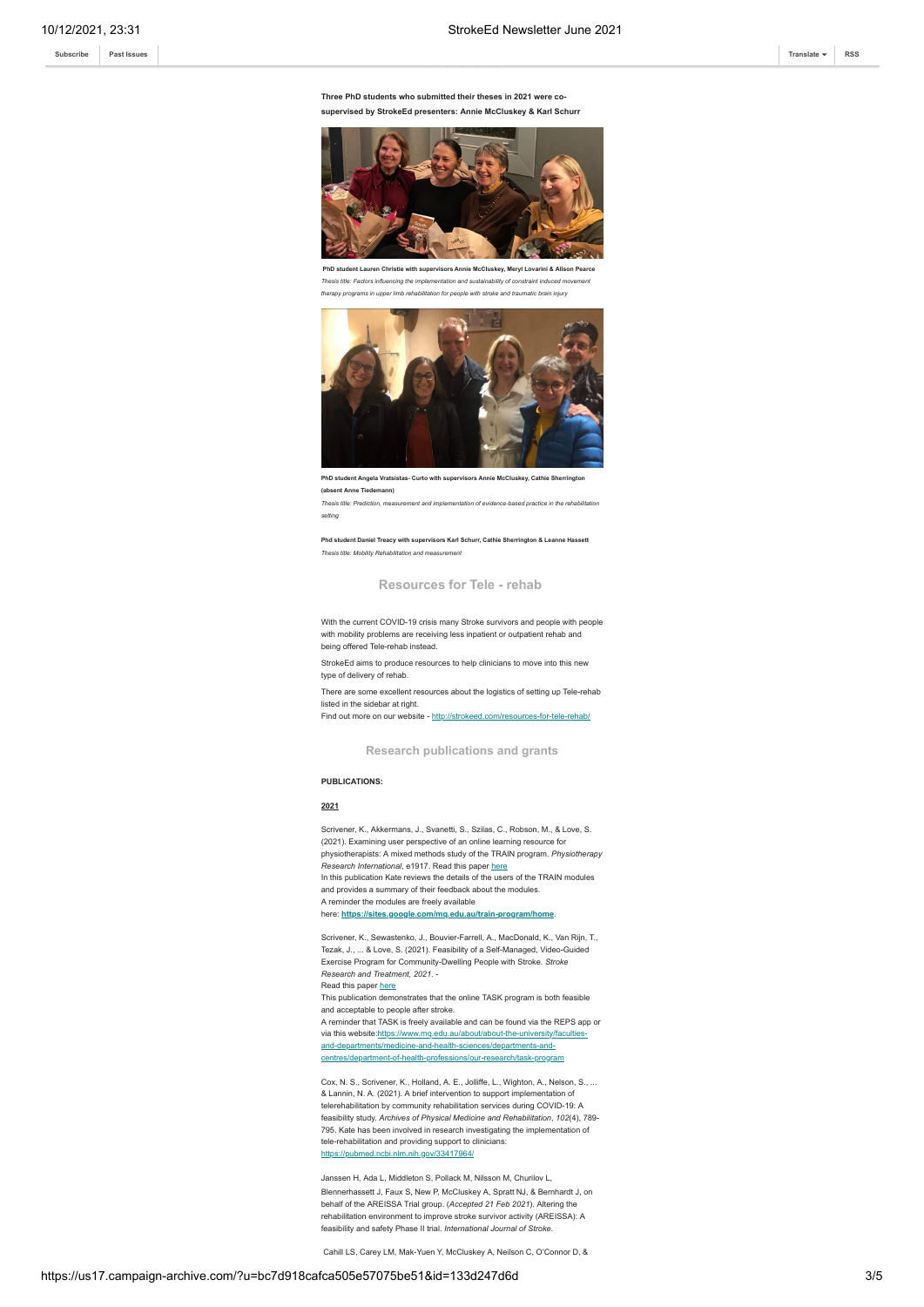professionals' implementation of upper limb sensory rehabilitation for stroke survivors: A qualitative study to inform knowledge translation. BMJ Open. http://dx.doi.org/10. 1136/bmjopen-2020-042879.

Christie L, McCluskey A, Lovarini M (*Accepted 4 Jan 2021*). Implementation and sustainability of upper limb constraint-induced movement therapy programs for adults with neurological conditions: An international qualitative study. *Journal of Health Organisation and Management*. DOI: 10.1108/JHOM-07- 2020-0297.

Hamilton C, Lovarini M, van den Berg M, McCluskey A, & Hassett L. (*Accepted 31 Jan 2021*). Usability of affordable feedback-based technologies in physical rehabilitation. *Disability & Rehabilitation*.

#### **2020**

Dorsch, S., & Elkins, M. R. (2020). Repetitions and dose in stroke rehabilitation. *J Physiother*, 211-212.

Simone was invited to write an editorial on dosage of practice in stroke rehabilitation. This editorial draws together papers published in the Journal of Physiotherapy that are concerned with amounts of practice in stroke rehabilitation. This editorial can be found at:

[https://www.sciencedirect.com/science/article/pii/S1836955320300412?](https://www.sciencedirect.com/science/article/pii/S1836955320300412?via%3Dihub) via%3Dihub

McGrath, M, Low MA, Power E, McCluskey A, Lever S. (*Accepted 18 Sept 2020*). Addressing sexuality among people living with chronic disease and disability: A systematic mixed studies review of knowledge, attitudes and practices of healthcare professionals. *Archives of Physical Medicine & Rehabilitation.* DOI: [10.1016/j.apmr.2020.09.379](https://doi.org/10.1016/j.apmr.2020.09.379)

Jolliffe L, Hoffmann T, Laver K Lannin NA McCluskey A Lannin NA (*Accepted 5 August 2020*). Stroke rehabilitation research translation in Australia: A survey of clinical trialists. *Disability & Rehabilitation*. DOI: [10.1080/09638288.2020.1807619](https://doi.org/10.1080/09638288.2020.1807619)

Hassett L, van den Berg M, Weber, Chagpar S, Wong S, Raie A, Schurr K, McCluskey A, Smith S, Lindley R, Crotty M, & Sherrington C (*Accepted 30 June 2020*) Activity and Mobility Using Technology (AMOUNT) Rehabilitation Trial description of device use and physiotherapy support in the post-hospital phase. *Disability & Rehabilitation.* DOI: [10.1080/09638288.2020.1790679](https://doi.org/10.1080/09638288.2020.1790679)

Stewart C, Power E, McCluskey A, Kuys S & Lovarini M *(2020*). Evaluation of a staff behaviour change intervention to increase use of ward-based practice books and the amount of practice completed by stroke inpatients: A phase 1 pre/post observational study. *Clinical Rehabilitation, 34*(5) 607-616. DOI: 10.1177/0269215520911420.

Hassett L van den Berg M, Lindley R, Crotty M, McCluskey A, van der Ploeg, H, Smith S, Schurr K, Howard K, Hackett M, Killington M, Bongers B, Togher L, Treacy D, Dorsch S, Wong S, Scrivener K, Chagpar S, Weber H, Heritier S & Sherrington C. *(2020*). Digitally-enabled rehabilitation to enhance outcomes: The AMOUNT randomised controlled trial. *PLOS Medicine, 17*(2), e1003029. DOI: 10.1371/journal.pmed.1003029.

The StrokeEd collaboration along with many collaborators were involved in the AMOUNT study – this study investigated the effect of people in rehabilitation doing additional technology aided practice - the results have now been published and the article can be found at: [https://journals.plos.org/plosmedicine/article/comments?](https://journals.plos.org/plosmedicine/article/comments?id=10.1371/journal.pmed.100302)

id=10.1371/journal.pmed.100302

McCluskey A, Massie L, Gibson G, Pinkerton L, & Vandenberg A. (2020). Increasing the delivery of upper limb constraint-induced movement therapy post-stroke: A feasibility implementation study. *Australian Occupational Therapy Journal, 67(*3), 237-249*.* DOI: /10.1111/1440-1630.12647*.*

Stewart C, Power E, McCluskey A, & Kuys S. (*2020*). Development of a participatory, tailored behavior change intervention to increase active practice during inpatient stroke rehabilitation. *Disability & Rehabilitation, 42(24), 3516- 3524.* DOI: 10.1080/09638288.2019.1597178.

Scrivener, K., Dorsch, S., McCluskey, A., Schurr, K., Graham, P. L., Cao, Z., .. & Tyson, S. (2020). Bobath therapy is inferior to task-specific training and not superior to other interventions in improving lower limb activities after stroke: a systematic review. *Journal of physiotherapy*.

Kate led a systematic review of the effect of Bobath interventions on lower limb activity outcomes after stroke. This has been published and is available at: [https://www.sciencedirect.com/science/article/pii/S183695532030103X?](https://www.sciencedirect.com/science/article/pii/S183695532030103X?via%3Dihub) via%3Dihub

The results are summarised in the following Infographic:



**GRANTS:**